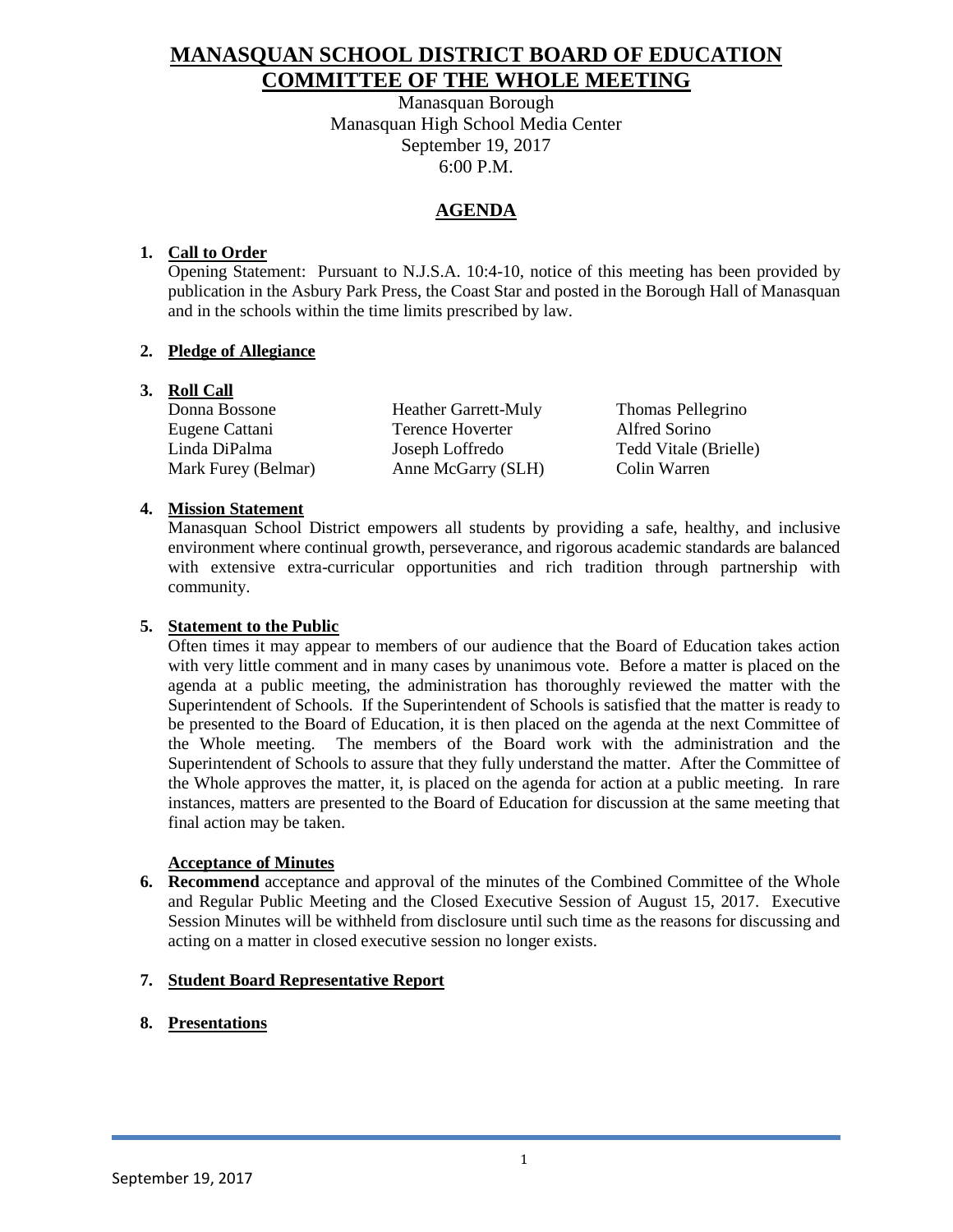# **9. Committee of the Whole**

## **Discussion Items for the Agenda**

- **Education, Curriculum & Technology**
	- o Raffetto Family Media Center Dedication
	- o Alternative School Safety and Security
- **Personnel– To be Discussed in Executive Session- Agenda Items\***

# **Policy– Agenda Items \***

## **Policies for Revision**

- o P 2700 Services to Nonpublic School Students (M)
- o P & R 7100 Long-Range Facilities Planning (M)
- o P & R 7101 Educational Adequacy of Capital Projects
- o P 7130 School Closing
- o P 7300 Disposition of Property
- o R 7300.2 Disposition of Land
- o R 7300.3 Disposition of Personal Property
- o R 7300.4 Disposition of Federal Property
- **Policies for 1st Reading**

o P & R 7102 Site Selection and Acquisition

- **Policies to be Abolished** 
	- o R 7300.1 Disposition of Instructional Property
- **Legal**
- **Finance– Agenda Items \*** 
	- o Executed Temporary Note\*
	- o Forensic Audit
- **Buildings & Grounds/Facilities– Agenda Items \*** 
	- o Submission of Project to Department of Education\*

# **10. Superintendent's Report & Information Items**

**Recommend approval of the following resolution to designate October 16th through October 31st as "School Violence Awareness Week/Red Ribbon Weeks"**

**WHEREAS**, the Manasquan Board of Education values the health and safety of all of our students, and;

**WHEREAS**, substance abuse is particularly damaging to one of our most valuable resources, our children, and a contributing factor in the three leading causes of death for teenagers – accidents, homicides, and suicides, and;

**WHEREAS**, it is the goal of School Violence Awareness Week/Red Ribbon Weeks and the Manasquan School District to involve families, schools, businesses, churches, law enforcement agencies and service organizations in all aspects of this campaign and establishes an atmosphere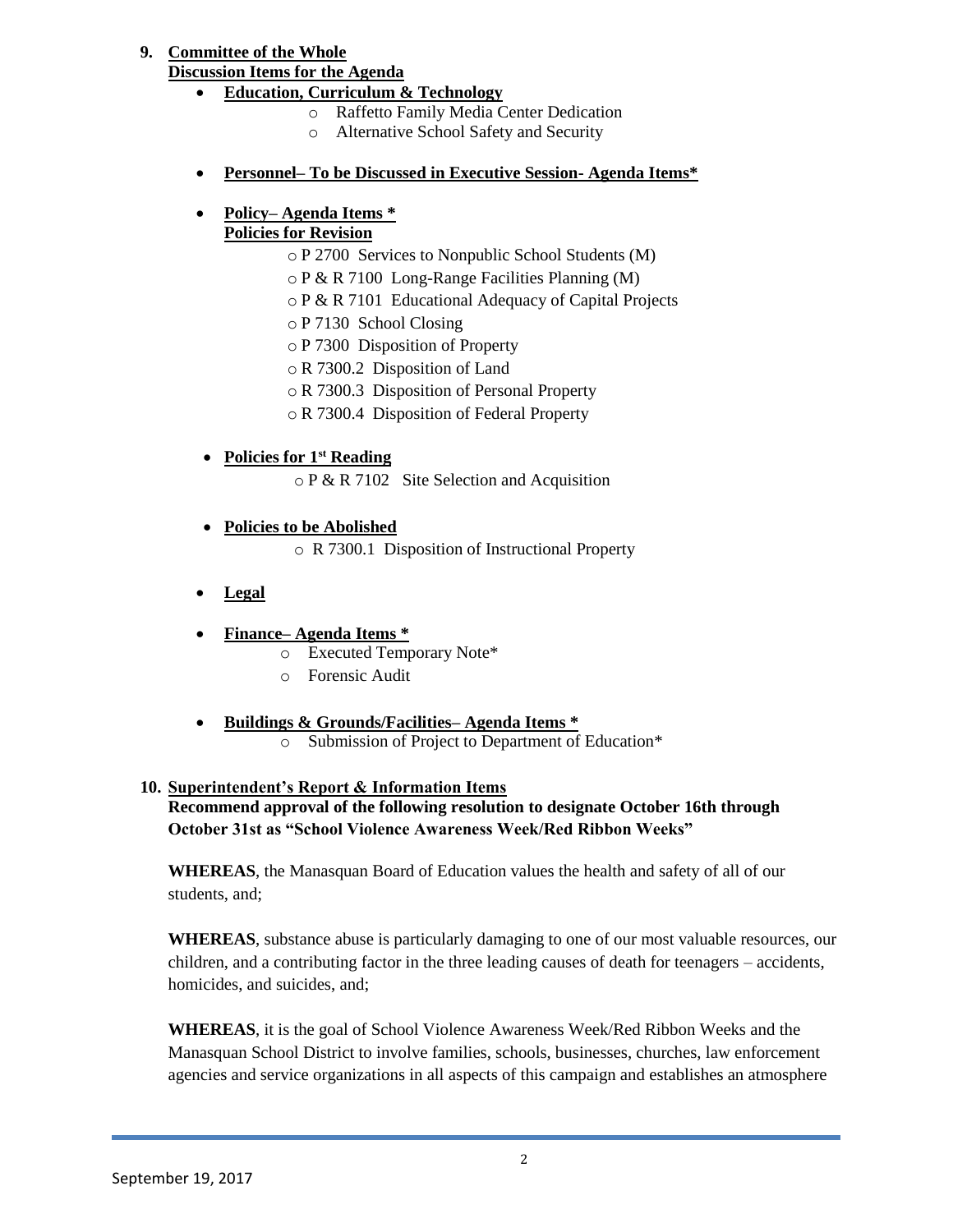that supports awareness, education and on-going initiatives to prevent illegal drug and alcohol use, and;

**WHEREAS**, the School Violence Awareness Week/Red Ribbon Weeks Campaign theme promotes family and individual responsibilities for living healthy, drug-free lifestyles, without illegal drugs and alcohol or the illegal use of drugs and alcohol, and;

**WHEREAS**, the Manasquan School District shall plan activities in conjunction with Red Ribbon Week Campaign which supports awareness, education and promoting a healthy lifestyle for the students and families of the Manasquan School District.

**NOW, THEREFORE, BE IT RESOLVED**, that Manasquan Board of Education does hereby proclaim October 22<sup>nd</sup> to 31<sup>st</sup> 2017 as "Red Ribbon Week."

- **School Violence Awareness Week** Since 2003, schools and districts have been observing School Violence Awareness Week during the week beginning with the third Monday in October, which is October 16-20, 2017, as required by N.J.S.A. 18A:36-5.1. To help school districts, charter schools and approved private schools for students with disabilities comply with the requirements for School Violence Awareness Week, the New Jersey Department of Education (NJDOE) has provided guidance that is available online at: <http://www.nj.gov/education/students/safety/sandp/climate>
- **Week of Respect** Additionally, the *Anti-Bullying Bill of Rights Act* (*P.L.*2010, *c*122) requires that the week beginning with the first Monday in October (October 2-6 in 2017) of each year be designated as a "Week of Respect" in New Jersey. School districts and charter schools (but not approved private schools for students with disabilities), in order to recognize the importance of character education, are required to observe the week by providing age-appropriate instruction focusing on preventing harassment, intimidation or bullying (HIB). Several resources were provided by the New Jersey Department of Education (NJDOE).
- Enrollment– **Document** 
	- $\triangleright$  Total Enrollment as of September  $15<sup>th</sup> 1,528$ 
		- o **High School – 949**
		- o **Elementary School – 579**
- Attendance Comparison, Fire Drill Reports, Suspensions & Tardy Reports– **No report for the month**

HIB Monthly Report - **No report for the month** 

- HIB New Jersey Department of Education School Self-Assessment Report **Document**
- **Report of the Director of Curriculum and Instruction**
	- o Public Safety Academy Collaboration
- **Report of the Director of Technology and Human Resources**

**Recommend** approval and acceptance of the Superintendent's Report.

# **11. Public Forum on Agenda Items**

Time may be allocated for public comment at this meeting. Each speaker may be allotted a limited time when recognized by the presiding officer. In the event it appears the public comment portion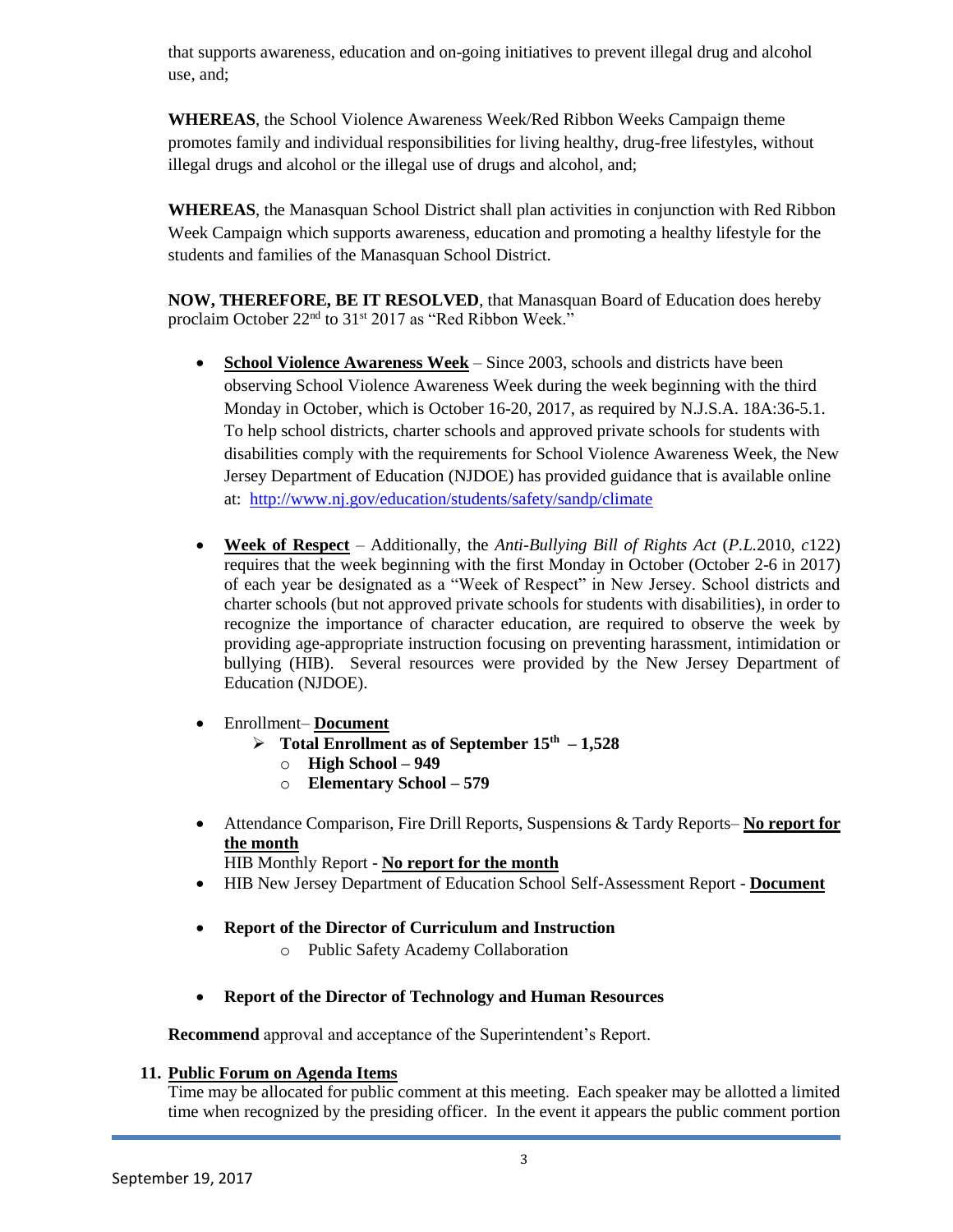of the meeting may exceed 45 minutes, the presiding officer may limit each statement made by a participant to 3-5 minutes duration. Individuals wishing to address the Board shall be recognized by the presiding officer and shall give their names, addresses and the group, if any, that they represent. Although the Board encourages public participation, it reserves the right, through its presiding officer, to terminate remarks to and/or by any individual not keeping with the conduct of a proper and efficient meeting. During the public participation portions of this meeting, the Board will not respond to questions from the public involving employment, appointment, termination of employment, negotiations, terms and conditions of employment, evaluation of the performance of, promotion or disciplining of any specific or prospective or current employee. This public forum is limited to comment on items included in this agenda only.

## **MANASQUAN General Items**

- **12.** *Recommend approval of the following student teacher placements for the Fall 2017 Semester:*
	- *Julie Temple Georgian Court University Elementary – Grade 6 (Bradley) 15 Days*
	- *Molly Read Brookdale Community College Elementary – Grade 1 (C. Kirk) 60 Hours*
- **13. Recommend** approval of the 2017-2018 Joint Transportation Agreement with Point Pleasant Beach Board of Education for the transportation of Manasquan Student ID# 223512 to the Harbor School, Eatontown, NJ, effective September 1, 2017 to June 30, 2018, at the annual cost of \$23,040.
- **14. Recommend** approval of the 2017-2018 transportation contracts and agreements for Manasquan resident students, as per **Document** \_\_\_\_. (Contract amounts will be available after final coordinated routes are established by M-OESC).
- **15. Recommend** approval of the State of New Jersey Commission for the Blind and Visually Impaired 2017-2018 School Contract for Student ID#323521, in the amount of \$1900.00
- **16. Recommend** acceptance of the Elementary School Central Funds Report for the month ending **August 31, 2017** as per **Document** .
- **17. Recommend** approval of the following Payment Invoices from TRANE, for the HVAC work at the Manasquan Elementary School (pending attorney review).

| $\cap$ | Invoice #38363711 | \$25,331.75  |
|--------|-------------------|--------------|
| $\cap$ | Invoice #38365723 | \$202,433.60 |
| $\cap$ | Invoice #38368740 | \$102,730.15 |

- **18. Recommend** approval of the following pay application from SLS Construction, for the Manasquan Elementary School 2017 Partial Window Replacement (pending attorney review):
	- o Payment Application #002 ES \$173,612.50
- **19. Recommend** approval of the following pay application from Premier Security & Electronics, for the Fire Alarm System Replacement at the Manasquan Elementary School (pending attorney review):

o Payment Application #2 \$134,776.92

#### **Personnel**

**20. Recommend** approval of the Elementary School personnel as per **Document .**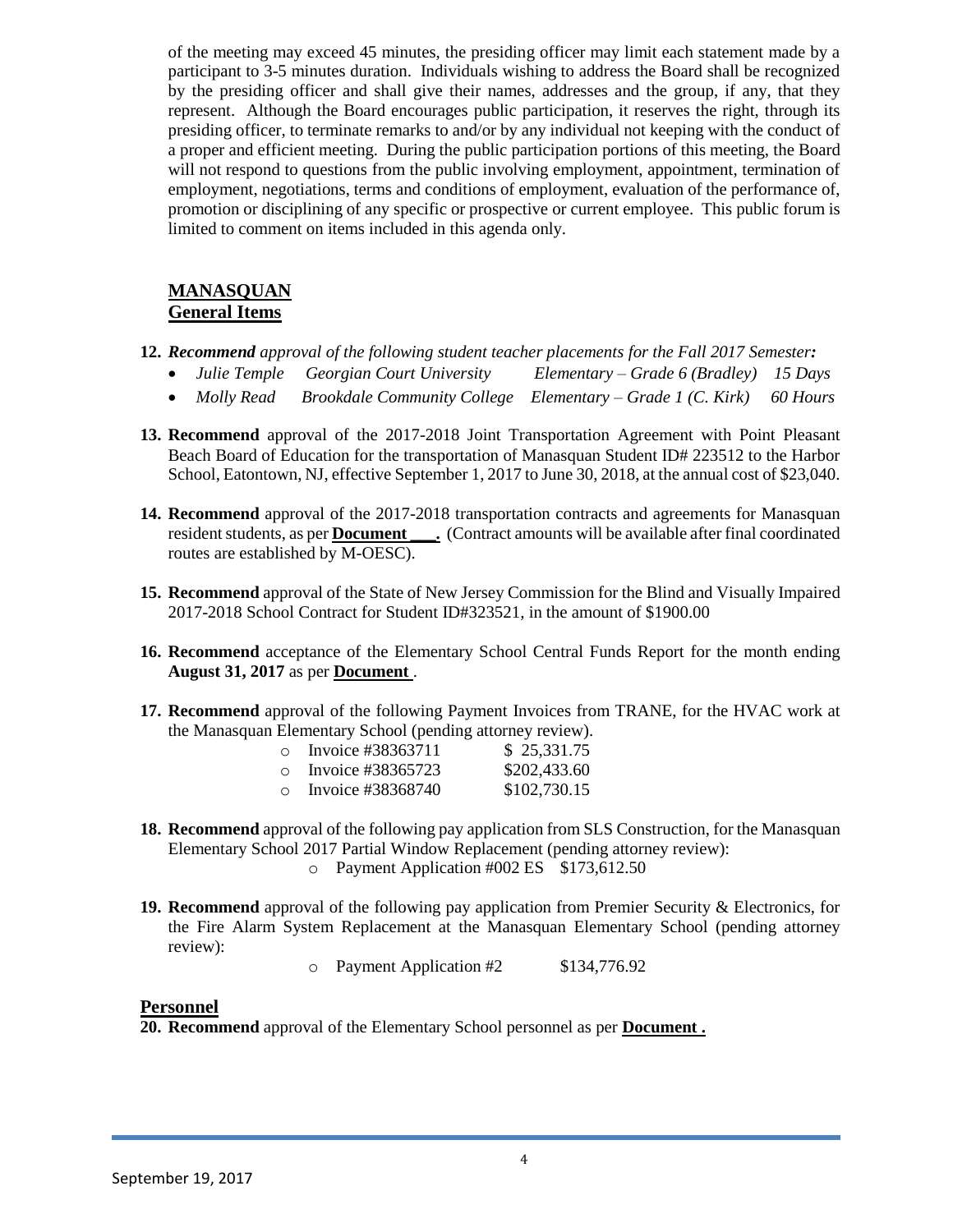# *Professional Days*

**21.** *Recommend approval of the attendance of staff members at conferences/workshops indicated below:*

| Date               | Name          | Destination       | <b>Purpose</b>        | Sub | Cost                  |
|--------------------|---------------|-------------------|-----------------------|-----|-----------------------|
|                    |               |                   | <i>Traumatic Loss</i> |     |                       |
| September 22, 2017 | Nancy Sanders | <b>Toms River</b> | Seminar               | No  | Mileage - \$8.18      |
| September 12, 2017 | Amy Young     | Garrison, NY      | <b>PESI</b> Training  | No  | <b>None</b>           |
|                    |               |                   | Dyslexia              |     | Mileage - \$15.00     |
| September 8, 2017  | Linda Bradley | Somerset          | Conference            | Yes | Registration-\$230.00 |

## **Professional Days**

**22. Recommend** approval of the **attendance** of staff members at conferences/workshops indicated below:

| Date              | Name               | <b>Destination</b> | <b>Purpose</b>       | <b>Sub</b>     | Cost               |
|-------------------|--------------------|--------------------|----------------------|----------------|--------------------|
|                   |                    |                    | <b>AENJ</b>          |                |                    |
| October 1-3, 2017 | Teresa Trumpbour   | Long Branch        | Conference           | Yes            | None               |
|                   | Christin Walsh     |                    | <b>DIBELS</b>        |                | Registration       |
| 2017-2018SY       | Kindle Kuriscak    | Online             | Certification        | N <sub>0</sub> | \$79.00 each       |
|                   |                    |                    | Collaboration        |                |                    |
| November 1, 2017  | <b>Taylor Ames</b> | Sea Girt           | <b>Session</b>       | Yes            | Mileage $-$ \$.31  |
|                   |                    |                    | Collaboration        |                |                    |
| November 1, 2017  | Desiree Faul       | Sea Girt           | Session              | Yes            | None               |
|                   |                    |                    | Collaboration        |                |                    |
| November 1, 2017  | Elyse Wemple       | Sea Girt           | Session              | Yes            | None               |
|                   |                    |                    | Collaboration        |                |                    |
| November 1, 2017  | Kindle Kuriscak    | Sea Girt           | Session              | N <sub>0</sub> | None               |
|                   |                    |                    | Collaboration        |                |                    |
| November 1, 2017  | Teresa Reichey     | Sea Girt           | Session              | Yes            | None               |
|                   |                    |                    | Collaboration        |                |                    |
| November 8, 2017  | Kindle Kuriscak    | Sea Girt           | Session              | N <sub>0</sub> | None               |
|                   |                    | West Babylon,      | <b>Mental Health</b> |                |                    |
| October 13, 2017  | Amy Young          | NY.                | Workshop             | N <sub>0</sub> | None               |
|                   |                    | <b>New</b>         | Peer Mediation       |                |                    |
| November 2, 2017  | Amy Young          | <b>Brunswick</b>   | Training             | N <sub>0</sub> | Mileage - $$10.23$ |

#### **Student Action Field Trips**

#### **23. Recommend** approval of the field trips listed below:

| Date             | Name            | Subject      | <b>Destination</b> | <b>Purpose</b>         | <b>Sub</b> | <b>Other Board</b><br><b>Costs</b> | <b>Other</b><br>Fund |
|------------------|-----------------|--------------|--------------------|------------------------|------------|------------------------------------|----------------------|
|                  | Alyse           |              |                    |                        |            |                                    |                      |
|                  | Leybovich       |              |                    |                        |            |                                    |                      |
|                  | Christine Melfi |              |                    |                        |            |                                    |                      |
|                  | Sandra Hill     |              |                    |                        |            |                                    |                      |
|                  | <b>Brittany</b> |              |                    |                        |            |                                    |                      |
|                  | DiPasquale      |              |                    |                        |            |                                    |                      |
|                  | Marybeth        |              |                    |                        |            |                                    |                      |
|                  | McCarthy        |              |                    |                        |            |                                    |                      |
|                  | Patricia        |              |                    |                        |            |                                    |                      |
|                  | Triggiano       |              | Wemrock            |                        | $Yes-1$    |                                    | Student              |
| October 19, 2017 | Nurse - TBD     | Kindergarten | Orchards           | <b>Fall Activities</b> | Nurse      | $Bus - $545.00$                    | Funds                |

## **Placement of Students on Home Instruction**

**24. Recommend** that the following student(s) be placed on home instruction, as recommended by the Child Study Team: **None at this time**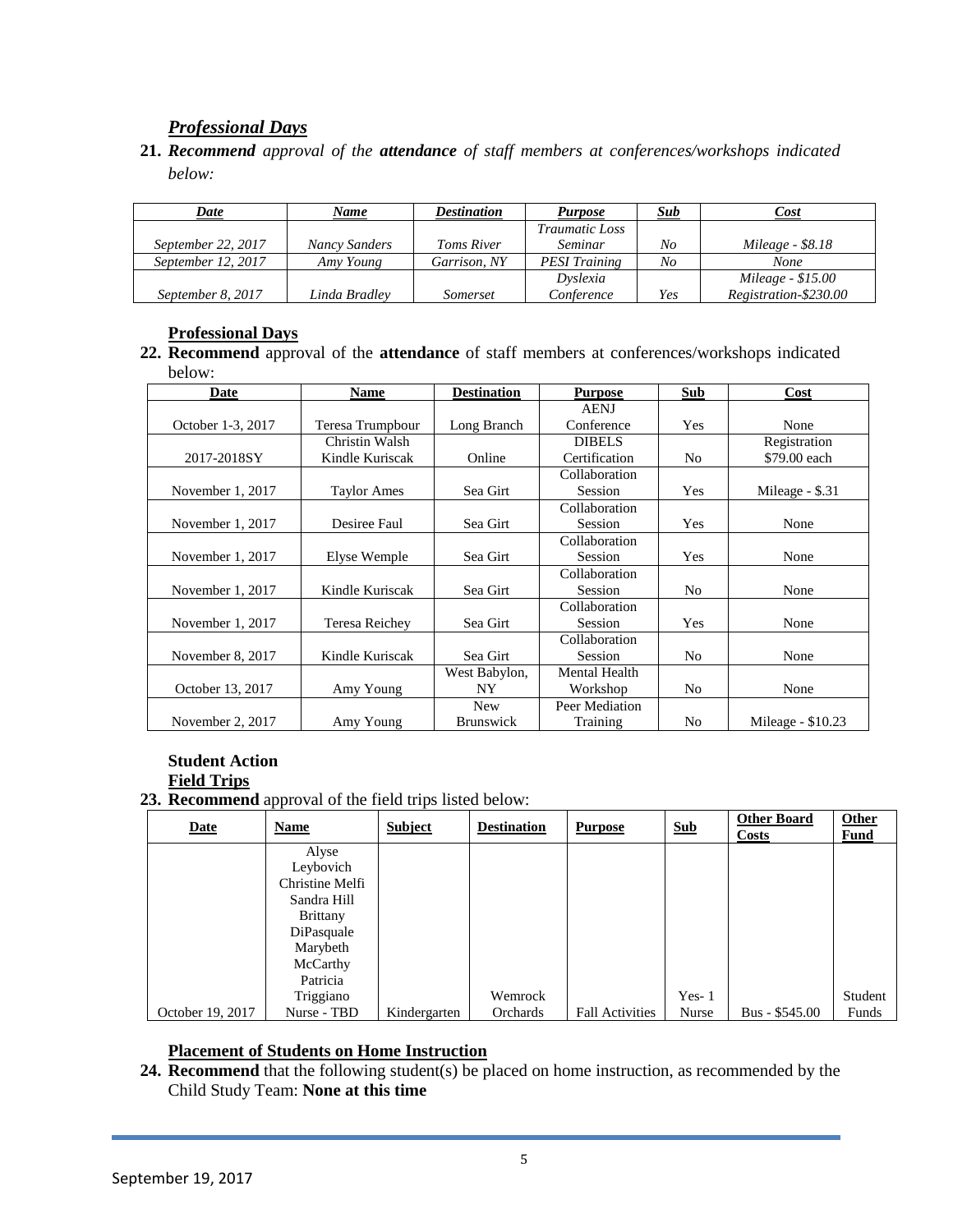## **Placement of Students Out of District**

**25. Recommend** approval of the Revised 2017-2018 External Placement list that reflects tuition costs (Transportation costs to be determined once routes are established), as per **Document**

## **MANASQUAN/SENDING DISTRICTS**

## **General Items**

- **26.** *Recommend approval of the executed Certificate of Determination and Award to the Board of Education that will meet the reporting requirement set forth in the resolution adopted on August 15, 2017 entitled "Resolution Authorizing the Issuance of \$12,033,754 Temporary Notes of The Board of Education of the Borough of Manasquan in the County of Monmouth, New Jersey", as per Document A.*
- **27.** *Recommend approval to authorize Garrison Architects, to prepare and submit a New Jersey Department of Education Other Capital Project, for the renovations to the Alternate School building. The Board further acknowledges that this project is not eligible for state aid and further authorizes Garrison Architects to amend the district's Long Range Facility Plan to include this project.*

## **28. Secretary's Report**

**Recommend acceptance** of the following **Financial Reports**, **Elementary School Central Funds Report, Purchase Orders and Payment** and **Confirmation of Bills (Current Expense).**

The Business Administrator/Board Secretary certifies that as of **August 31, 2017** no budgetary appropriations account has obligations and payments, which in total exceed the amount appropriated by the Board of Education of the Borough of Manasquan.

**Be It Resolved:** Pursuant to N.J.A.C. 6A:23A-16.10 (c)3 the Board of Education of the Borough of Manasquan accepts the **Business Administrator/Board Secretary's** certification as of **August 31, 2017** that no budgetary appropriations account has obligations and payments, which in total exceed the amount appropriated by the borough of Manasquan Board of Education.

**Recommend acceptance** of the **Secretary's Financial & Investment Report** and the **Treasurer's Report**, for the month ending **August 31, 2017** per **Document A**. (The Treasurer of School Moneys Report for the month of **August 2017** is on file in the Business Office and is in balance with the Secretary's Report).

Pursuant to N.J.A.C. 6A:23A-16.10(c)4, we the members of the Board of Education of the Borough of Manasquan, County of Monmouth, after having reviewed the Report of the Secretary and upon consultation with the appropriate officials, certify that as of **August 31, 2017** it is to the best of our knowledge that no major account fund has been expanded and that sufficient funds are available to meet the district's financial obligations for the remainder of the fiscal year, and that the Board of Education further approves the transfers made with line item accounts of the current expense portion of the **2017-2018 budgets** for **August and September** as recommended by the Superintendent of Schools, as per **Document .**

**Purchase Orders** for the month of **September 2017** be approved**,** as per **Document .**

Recommend **acceptance** of the **Cafeteria Report** – **No Report.**

**Be it Resolved:** that the **Bills (Current Expense)** in the amount of **\$** for the month of **SEPTEMBER, 2017** be approved. Record of checks **(#**through **#**), and distributions are on file in the Business Office.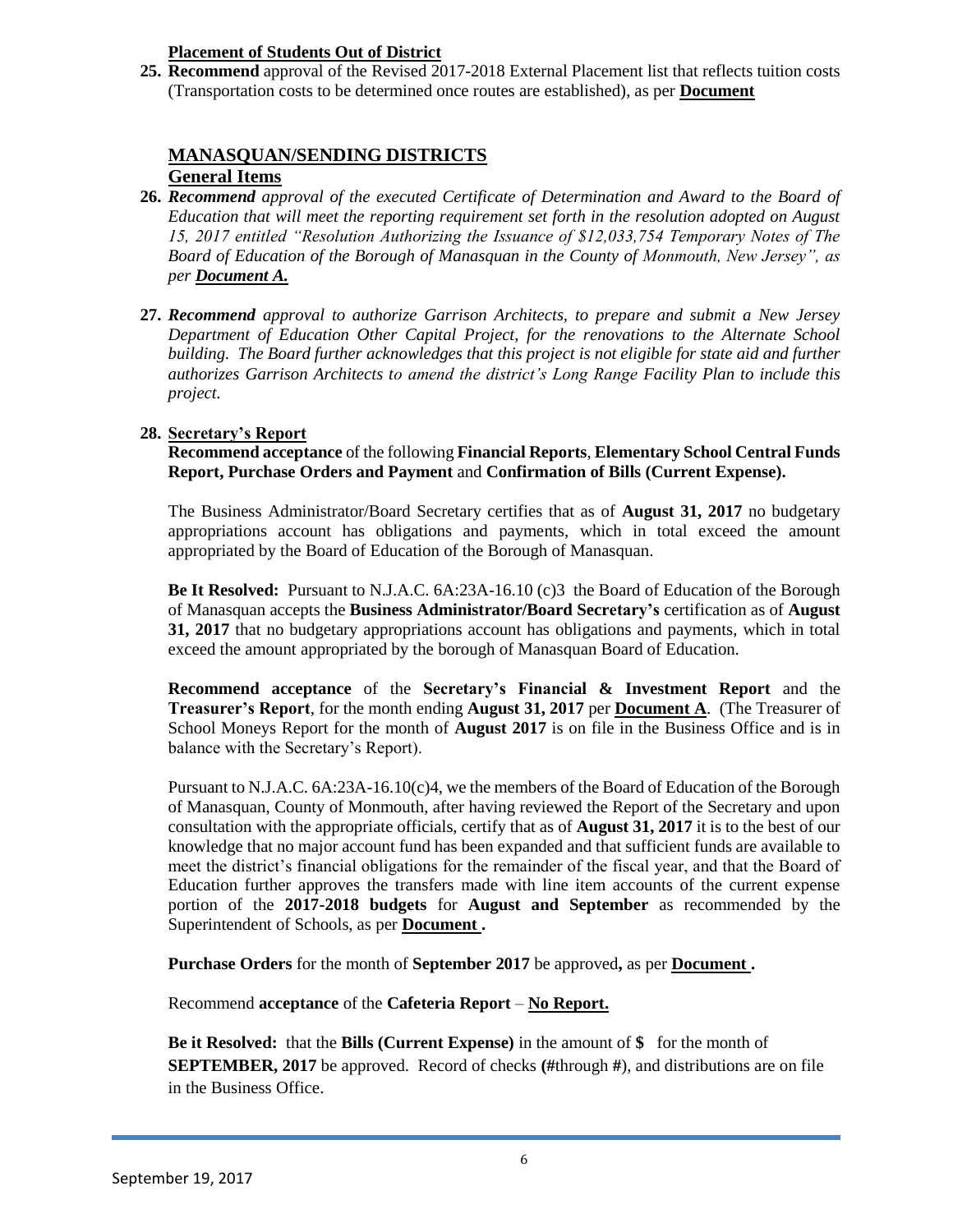**Be it Resolved:** that the **Bills (Capital Expense)** in the amount of **\$0.00** for the month of **SEPTEMBER, 2017** be approved. Record of checks **(#** through **#),** and distributions are on file in the Business Office.

Confirmation of **Bills (Current Expense)** for **AUGUST, 2017** at **\$** and checks **(#** through **# )** and **(Capital Expense)** for **AUGUST, 2017** at **\$** and checks **(# through #).**

- **29. Recommend** approval of the following out-of-district athletic event workers for the 2017-2018 school year:
	- Greg Metz
- **30. Recommend** approval of the 2017-2018 Manasquan Board of Education Goals:

#### **Goal #1**:

To continue to advance a comprehensive and career readiness platform that enables selfdiscovery, career exploration, academic planning and college preparation by examining the utilization of Naviance. The board will view periodic statistics on how many students are utilizing Naviance and what they are using it for.

#### **Goal #2:**

Focus on the creation of a personalized learning environment. Develop a definition and an understanding of what personalized learning is. Utilize the Instructional Council in both buildings and organize staff development aimed at personalized learning. The board will complete the reading of Ken Robinson, Creative Schools, and meet with the Superintendent periodically to discuss and highlight excerpts during Committee of the Whole.

#### **Goal #3 –**

Develop a committee to research and critically analyze the possibility of later start times for the high school and elementary school. How are students impacted by the starting time of their schools?

**31. Recommend** approval of the 2017-2018 Manasquan District Goals:

## **Goal #1:**

The Superintendent will present to the board twice during the course of the year statistics focusing on the utilization of Naviance. The Director of School Counseling Services will explain the aggregated statistics at this time.

## **Goal #2:**

The Superintendent in conjunction with the Director of Curriculum and Instruction will present to the board a definition and an understanding of what personalized learning means for Manasquan. The district's Instructional Council will discuss personalized learning in preparation for the board presentation with the Director of Curriculum and Instruction.

#### **Goal #3:**

Superintendent will develop and meet with the new start time committee to research and analyze the value of later start times for the high school and elementary school.

**32. Recommend** approval of the submission of the 2017-2018 ESEA Grant (formerly NCLB Grant) application on August 28, 2017.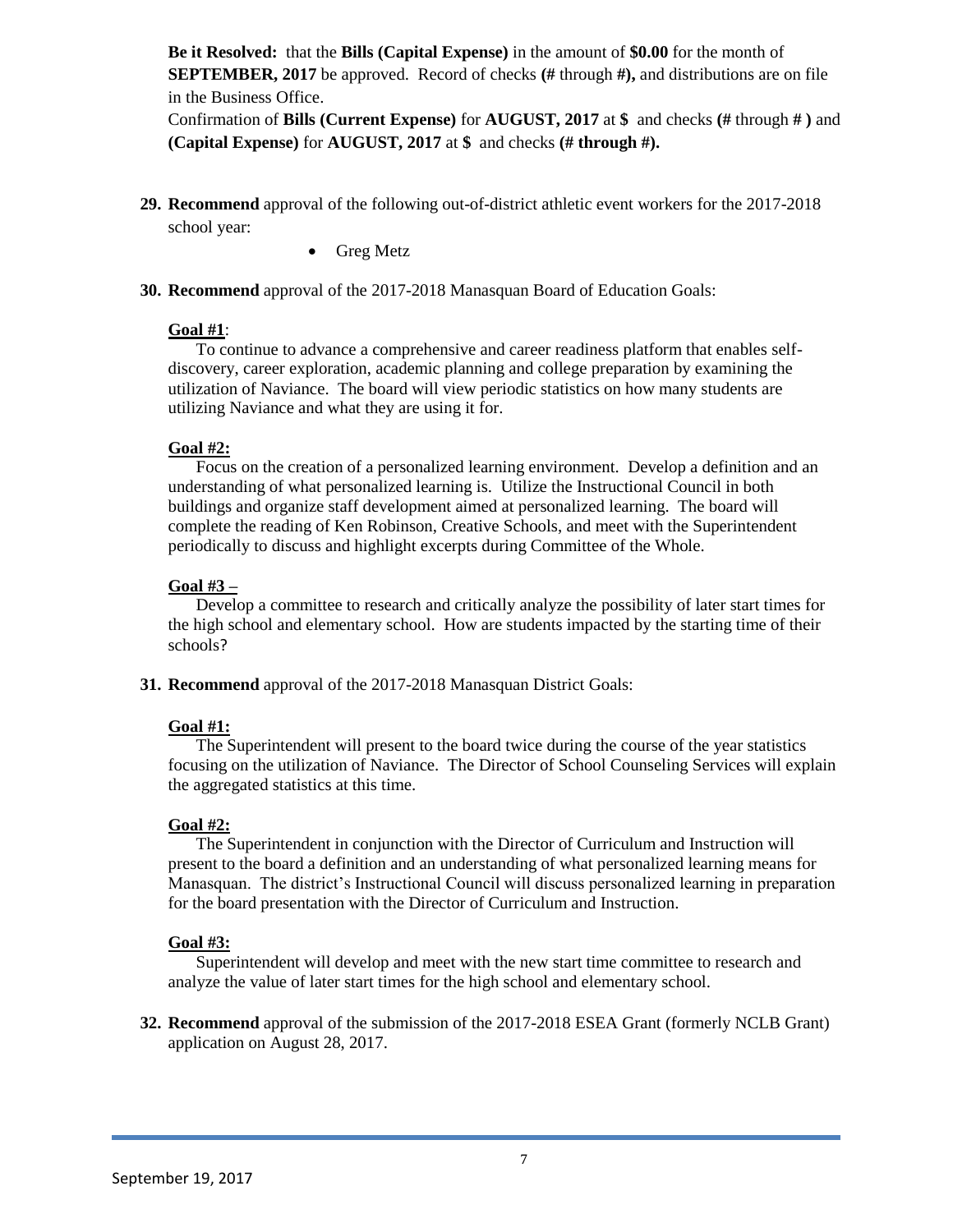- **33. Recommend** approval of the use of ESEA Grant Title I Part A funds to cover one hundred percent of the salary and benefits of Kindle Kuriscak as a supplemental Basic Skills teacher in the amount of \$59,010 (base salary) and \$16,523 (benefits).
- **34. Recommend** approval of the use of ESEA Grant Title III funds to cover one hundred percent of the stipend of Christine Rice as a supplemental ELL Homework Club adviser in the amount of \$2,000.
- **35. Recommend** approval of the creation of a central fund account for the Kindergarten Class of 2026.
- **36. Recommend** approval of the Ice Rental Agreement with Athletic Community Team LLC, d/b/a Jersey Shore Arena, in the estimated rental of \$18,000.00, for the 2017-2018 school year, as per **Document \_\_\_\_.**
- **37. Recommend** approval of Agreement #18156 with the State of New Jersey Department of Military & Veterans Affairs, for the use of the Sea Girt Armory for the 2017-2018 Athletic/Sports Programs in the amount of \$6,120.50.
- **38. Recommend** approval of the Contract for Services with SD Gameday, LLC, for 2017-2018 Athletic Trainer services on a per diem/as needed basis, as per fee schedule, to be determined by the Director of Athletics or their designee, as per **Document \_\_\_\_.**
- **39. Recommend** approval of the following Payment Application from Kappa Construction Corp., for the Manasquan High School Addition & Renovations (pending attorney review).  $\degree$  Application #001 \$60,674.74
- **40. Recommend** approval to authorize the School Business Administrator and the District Grant Writer to apply for grants through the Sustainable Jersey for School Grant Program as they arise.
- **41. Recommend** approval of the following revised policies, as per **Document :**
	- o P 2700 Services to Nonpublic School Students (M)
	- $\circ$  P & R 7100 Long-Range Facilities Planning (M)
	- o P & R 7101 Educational Adequacy of Capital Projects
	- o P 7130 School Closing
	- o P 7300 Disposition of Property
	- o R 7300.2 Disposition of Land
	- o R 7300.3 Disposition of Personal Property
	- o R 7300.4 Disposition of Federal Property
- **42. Recommend** approval of the first reading of the following policies, as per **Document**
	- o P & R 7102 Site Selection and Acquisition
- **43. Recommend** approval of the following policies to be abolished, as per **Document :** o R 7300.1 Disposition of Instructional Property
- **44. Recommend** approval of the following resolution:

**Whereas** in accordance with the Scope of Work associated with the Manasquan High School Additions and Renovations, approvals were required to be obtained from the Monmouth County Planning Board (MCPB); and

**Whereas** conditional approval was received from the MCPB on or about June 26, 2017; and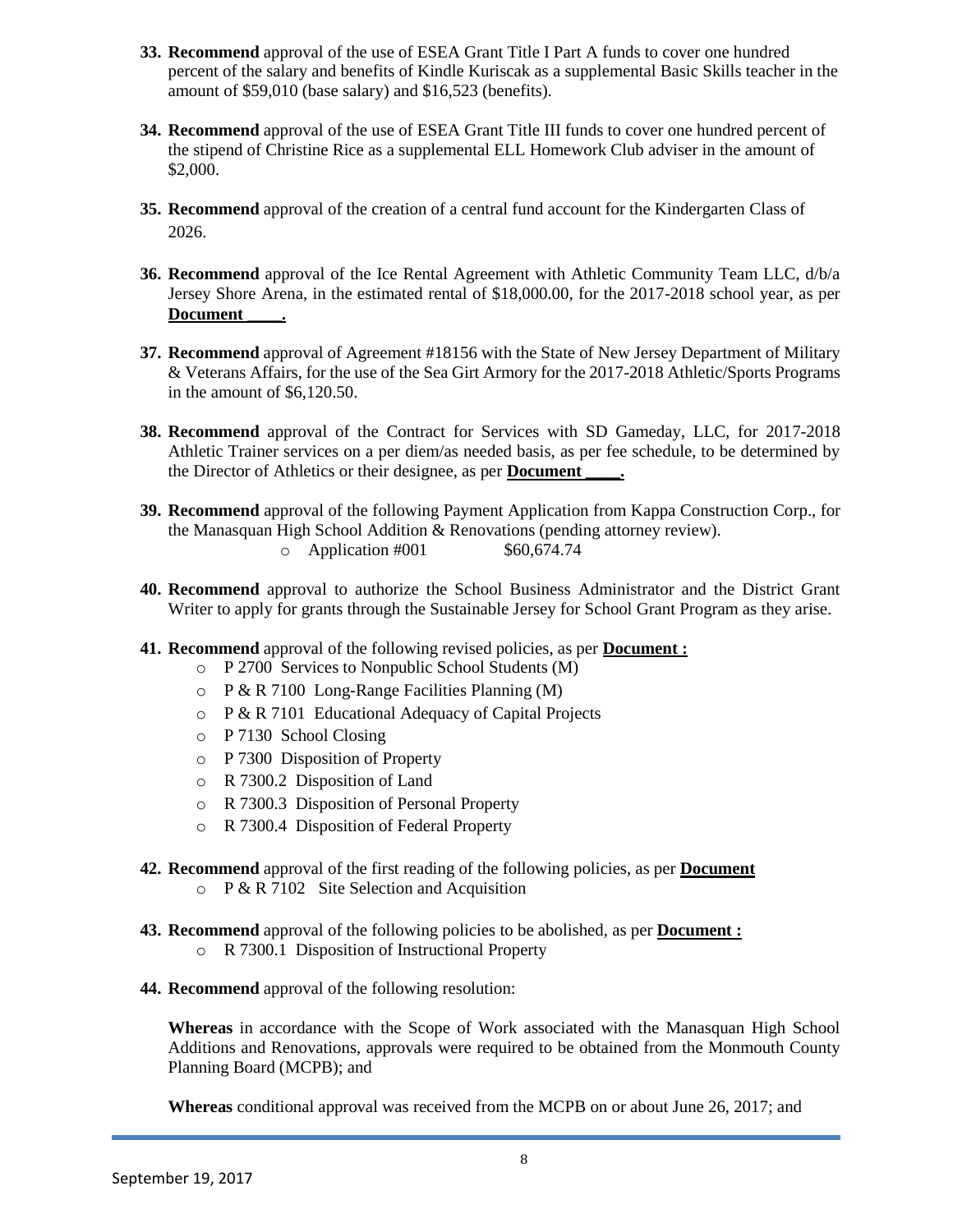**Whereas** satisfaction of the conditional approval requires the Manasquan Board of Education to grant bridge maintenance and reconstruction easements (easements) for County Structures W-45 and W-46, located along the Broad Street and North Main Street frontages of the District's property; and

**Whereas** upon recommendation of the District's Engineer and Counsel, Deeds satisfying the conditional approval have been prepared.

**Now therefore be it resolved** that the Manasquan Board of Education approves the Deeds aforementioned (Deeds) and authorizes the President to sign the Deeds granting the easements. **Be It further resolved** that the District's Administrative and Profession staff take any and all action necessary to effectuate the action of the Board, as per **Documents \_\_\_( ) and \_\_\_ ( ).**

- **45. Recommend** approval of the following Payment Application from SLS Construction, for the Manasquan High School 2017 Stair Tower Interior Door Replacement (pending attorney review)  $\degree$  Application # 002HS \$11,020.00
- **46. Recommend** approval for Ashley Gillen, Social Work Major at Brookdale, 225 hours as part of her Human Services Practicum effective September 13, 2017 through February 1, 2018.

#### **Personnel**

**47. Recommend** approval of the High School personnel as per **Document .**

#### *Professional Days*

**48.** *Recommend approval of the attendance of staff members at conferences/workshops indicated below:*

| Date                                      | Name             | Destination       | <b>Purpose</b>                    | Sub | Cost              |
|-------------------------------------------|------------------|-------------------|-----------------------------------|-----|-------------------|
|                                           |                  |                   | $\overline{ }$<br>l'raumatic Loss |     |                   |
| 2017<br>$\mathcal{L}$<br>September<br>44. | Elizabeth Rudder | <b>Toms River</b> | -<br>Seminar                      | No  | Mileage<br>\$8.18 |

## **Professional Days**

**49. Recommend** approval of the **attendance** of staff members at conferences/workshops indicated below:

| Date                 | <b>Name</b>     | <b>Destination</b>   | <b>Purpose</b>         | Sub            | Cost                        |
|----------------------|-----------------|----------------------|------------------------|----------------|-----------------------------|
|                      |                 |                      |                        |                | Mileage - \$42.42           |
|                      |                 |                      |                        |                | Tolls - \$25.00             |
|                      |                 |                      |                        |                | Parking - \$20.00           |
|                      |                 |                      | <b>NJSBA</b>           |                | Hotel - \$194.00            |
| October 23, 24, 2017 | Joseph Loffredo | <b>Atlantic City</b> | Workshop               | N <sub>0</sub> | Meals/Incidentals - \$96.00 |
| December 1, 2017     |                 | All meetings         | <b>MOCSSIF</b>         |                |                             |
| February 8, 2018     |                 | held in Tinton       | Insurance              |                |                             |
| March 9, 2018        | Lynn Coates     | Falls                | Meetings               | N <sub>o</sub> | None                        |
|                      |                 |                      |                        |                |                             |
| September 28, 2017   |                 | <b>Tinton Falls</b>  |                        |                |                             |
| October 19, 2017     |                 | <b>Tinton Falls</b>  |                        |                |                             |
| November 16, 2017    |                 | Red Bank             |                        |                |                             |
| December 14, 2017    |                 | Spring Lk. Hts.      | 2017-2018              |                |                             |
| January 11, 2018     |                 | <b>Tinton Falls</b>  | Monmouth               |                |                             |
| February 22, 2018    |                 | <b>Tinton Falls</b>  | County                 |                |                             |
| March 15, 2018       |                 | Spring Lk. Hgt.      | Association of         |                |                             |
| April 19, 2018       |                 | <b>Tinton Falls</b>  | <b>School Business</b> |                |                             |
| May 17, 2018         |                 | <b>Tinton Falls</b>  | <b>Officials</b>       |                |                             |
| June 7, 2018         | Lynn Coates     | <b>Atlantic City</b> | Meetings               | No             | None                        |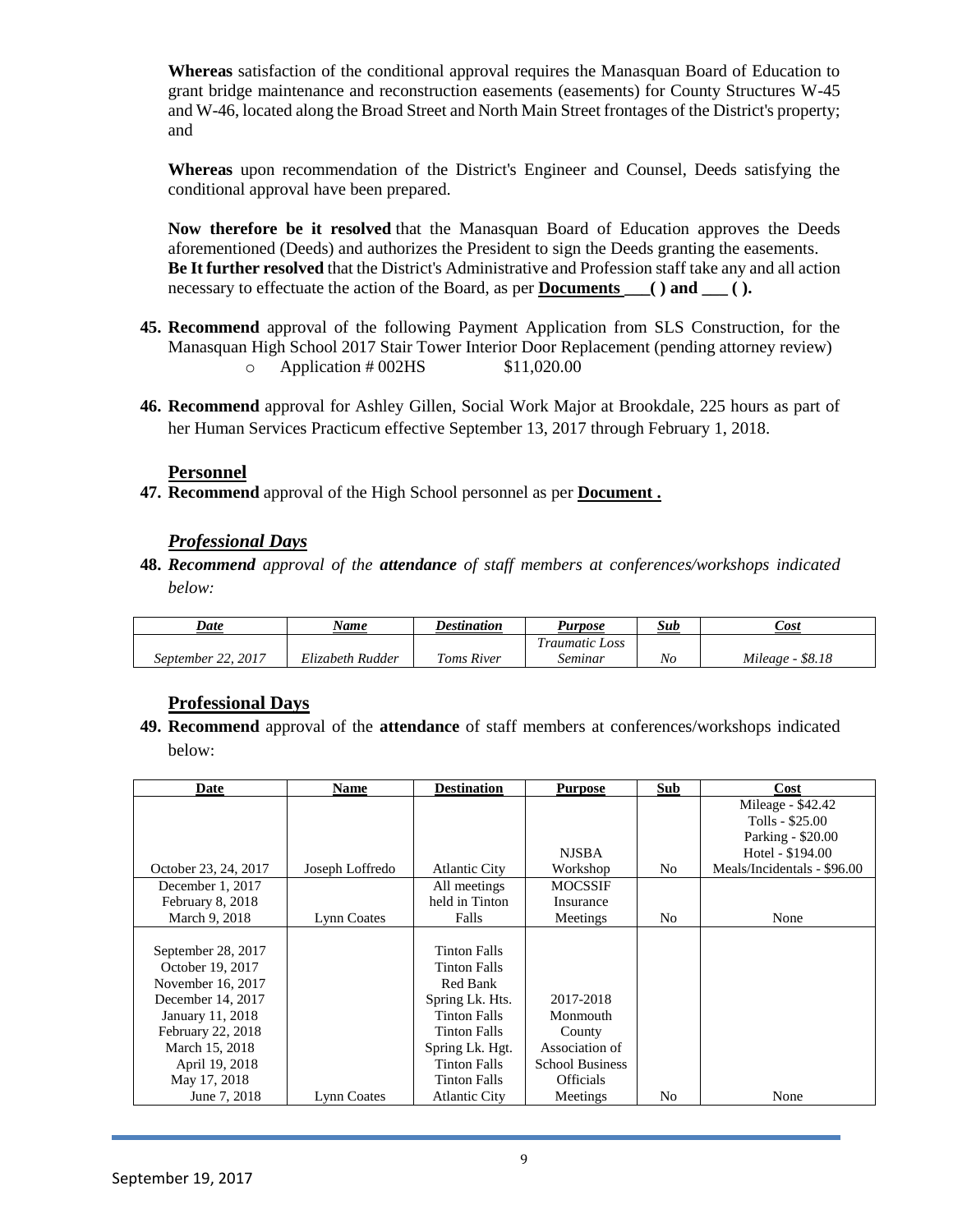| September 13, 2017     |                       |                  |                    |                |                         |
|------------------------|-----------------------|------------------|--------------------|----------------|-------------------------|
| October 11, 2017       |                       |                  |                    |                |                         |
| November 8, 2017       |                       |                  |                    |                |                         |
| December 13, 2017      |                       |                  |                    |                |                         |
| January 10, 2018       |                       |                  | New Jersey         |                |                         |
| February 14, 2018      |                       |                  | School             |                |                         |
| March 14, 2018         |                       |                  | Buildings &        |                |                         |
| April 11, 2018         |                       |                  | Grounds            |                |                         |
| May 9, 2018            |                       | All meetings     | Association        |                |                         |
| June 13, 2018          | <b>Matthew Hudson</b> | held in Freehold | Meetings           | N <sub>0</sub> | None                    |
|                        |                       |                  | <b>NJIT</b>        |                |                         |
|                        |                       |                  | Engineering        |                |                         |
| October 19, 2017       | Linda Hoeler          | Newark           | Workshop           | Yes            | Mileage - \$34.41       |
| October 10,11,12, 2017 | <b>Matthew Hudson</b> | Jersey City      | <b>CPSI</b> Course | No             | Registration - \$625.00 |
|                        |                       |                  | <b>Mock Trial</b>  |                |                         |
| October 26, 2017       | James Fagen           | New Brunswick    | Workshop           | Yes            | Mileage - $$16.18$      |
|                        |                       |                  | <b>NASL</b>        |                |                         |
| November 16, 17, 2017  | Amy Edwards           | Long Branch      | Conference         | Yes            | Registration - \$176.00 |
|                        |                       |                  | Curriculum         |                | Mileage - \$13.95       |
| October 24, 2017       | Meredith Morris       | Hamilton         | Conference         | Yes            | Registration - \$125.00 |
|                        |                       |                  | NJ History         |                | Mileage-\$16.12         |
| December 1, 2017       | James Fagen           | Princeton        | Conference         | Yes            | Registration - \$75.00  |
|                        |                       |                  | Mock Trial         |                |                         |
| October 26, 2017       | James Fagen           | New Brunswick    | Workshop           | Yes            | Mileage-\$16.18         |
|                        |                       |                  | Affirmative        |                |                         |
|                        |                       |                  | Action Officer     |                |                         |
| October 10, 2017       | Justin Roach          | Monroe           | Training           | N <sub>0</sub> | Registration - \$150.00 |
|                        |                       |                  | Affirmative        |                |                         |
|                        |                       |                  | Action Officer     |                |                         |
| March 13, 2018         | <b>Justin Roach</b>   | Monroe           | Training 2         | N <sub>0</sub> | Registration - \$150.00 |
|                        |                       |                  | Affirmative        |                |                         |
|                        |                       |                  | Action Officer     |                |                         |
| April 26, 2018         | Justin Roach          | Monroe           | Training 3         | N <sub>0</sub> | Registration - \$150.00 |

# **Student Action**

## **Field Trips**

**50. Recommend** approval of the field trips listed below:

| <b>Date</b>       | Name            | <b>Subject</b> | <b>Destination</b>  | <b>Purpose</b> | <b>Sub</b>     | <b>Other Board</b><br><b>Costs</b> | Other<br>Fund |
|-------------------|-----------------|----------------|---------------------|----------------|----------------|------------------------------------|---------------|
|                   | Claire Kozic    |                |                     |                |                |                                    |               |
|                   | Eric Wasnesky   |                |                     |                |                |                                    |               |
|                   | Kevin Hyland    | Academy of     |                     |                |                |                                    |               |
| To Be Determined  | James Fagen     | Health         | Mutter              | Medical        |                |                                    |               |
|                   | $Nurse - TBD$   | Careers        | Museum              | <b>History</b> | $Yes-4$        | Bus - \$450.00                     | None          |
| October 2017 TBD  | James Fagen     | AP Human       | New York            | Culture and    |                |                                    |               |
|                   | Jay Bryant      | Geography      | City                | Migration      | $Yes-2$        | Bus - \$560.00                     | None          |
|                   | John Driscoll   |                |                     |                |                |                                    |               |
| October 26, 2017  | Robert          |                |                     |                |                |                                    |               |
| November 30, 2017 | Waldeyer        | Grade 9        |                     | Financial      |                |                                    |               |
| December 5, 2017  | Linda Hoeler    | Financial      | Monmouth            | Literacy       |                |                                    |               |
| December 12, 2017 | Nurse - TBD     | Literacy       | University          | Seminar        | $Yes-2$        | Bus - \$350.00                     | None          |
|                   | Ryan Wiemken    |                |                     |                |                |                                    |               |
|                   | Michael         |                |                     | Columbus       |                | 2 Buses -                          |               |
| October 8, 2017   | Kaminski        | Band           | Seaside             | Day Parade     | N <sub>0</sub> | \$840.00                           | None          |
|                   | Claire Kozic    |                |                     |                |                |                                    |               |
|                   | Eric Wasnesky   | Academy of     |                     |                |                |                                    |               |
|                   | Kevin Hyland    | Health         | <b>Stone Barnes</b> | Healthy        |                |                                    |               |
| To Be Determined  | $Nurse - TBD$   | Careers        | Center              | Eating         | $Yes - 3$      | $Bus - 600.00$                     | None          |
|                   | Meredith Morris | Grades 11,     |                     | Farming        |                |                                    |               |
| April 26, 2018    | Claire Kozic    | 12             | Kula Farm           | Experience     | $Yes-2$        | Bus - \$450.00                     | None          |
|                   | Linda Hoeler    | Engineering    | <b>Brookdale</b>    |                |                |                                    |               |
|                   | Amy Edwards     | and            | Community           | Career         |                |                                    |               |
| October 25, 2017  | Nurse - TBD     | Architecture   | College             | Exploration    | $Yes -2$       | Bus - \$450.00                     | None          |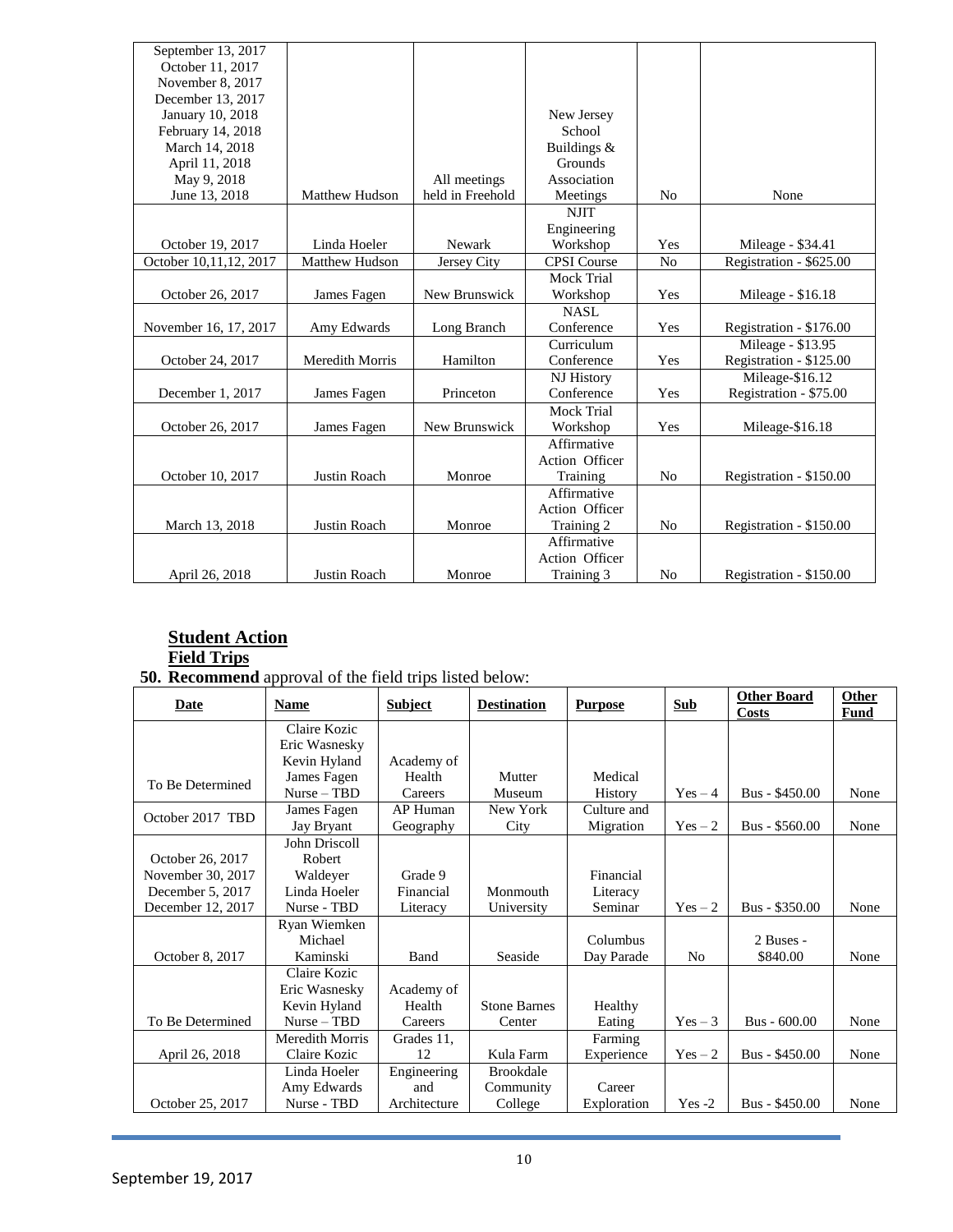#### *Placement of Students on Home Instruction*

**51.** *Recommend that the following student(s) be placed on home instruction, as recommended by the Child Study Team:*

| #192748 | Grade 10 | September 6, 2017 - June 15, 2018 (Medical)    |
|---------|----------|------------------------------------------------|
| #182325 | Grade 12 | September 6, 2017 - January 26, 2018 (Medical) |
| #182358 | Grade 12 | September 6, 2017 - January 26, 2018 (Medical) |
| #192616 | Grade 11 | September 6, 2017 - January 26, 2018 (Medical) |

## **Financials**

**52. Recommend acceptance** of the following **High School Central Funds Report** for the month ending **August 31, 2017 as per Document .**

#### **53. Old Business/New Business**

#### **54. Public Forum**

#### **55. Executive Session**

**WHEREAS**, the Sen. Byron M. Baer Open Public Meetings Act, *N.J.S.A*. 10:4-6, *et seq*., (the "Act") provides that the Manasquan Board of Education hold an "Executive Session" from which the public is excluded to discuss matters that are confidential or are one of the nine (9) subject matters listed in Section 12(b) of the Act; and

**WHEREAS**, it is recommended by the Superintendent that the Manasquan Board of Education go into Executive Session on this date in Manasquan, New Jersey, to discuss matters that are permissible for discussion in Executive Session; and

**WHEREAS**, the length of the Executive Session is estimated to be thirty (30) minutes after which the public meeting of the Board shall reconvene and proceed with business; and

**WHEREAS**, that the Board hereby declares that its discussion of the following subject(s) will be made public at a time when the public's interest in disclosure is greater than any privacy or governmental interest being protected from disclosure.

**NOW, THEREFORE BE IT RESOLVED** by the Manasquan Board of Education that the Board shall go into Executive Session to discuss the following items:

- X 1. Confidential Matters per Statute or Court Order (Student Matter)
- \_\_\_ 2. Impact Rights to Receive Federal Funds
- 3. Unwarranted Invasion of Individual Privacy
- \_\_\_ 4. Collective Bargaining
- 5. Acquisition of Real Property or Investment of Fund
- 6. Public Safety Procedures
- \_\_\_ **7.** Litigation or Contract Matters or Att./Client
- \_X\_ 8. Personnel Matters (Hiring, Resignations, Leave of Absence)
- 9. Imposition of Penalties Upon an Individual

## **ITEMS DISCUSSED IN EXECUTIVE SESSION WILL RESULT IN BOARD ACTION WHEN THE BOARD RECONVENES TO PUBLIC SESSION.**